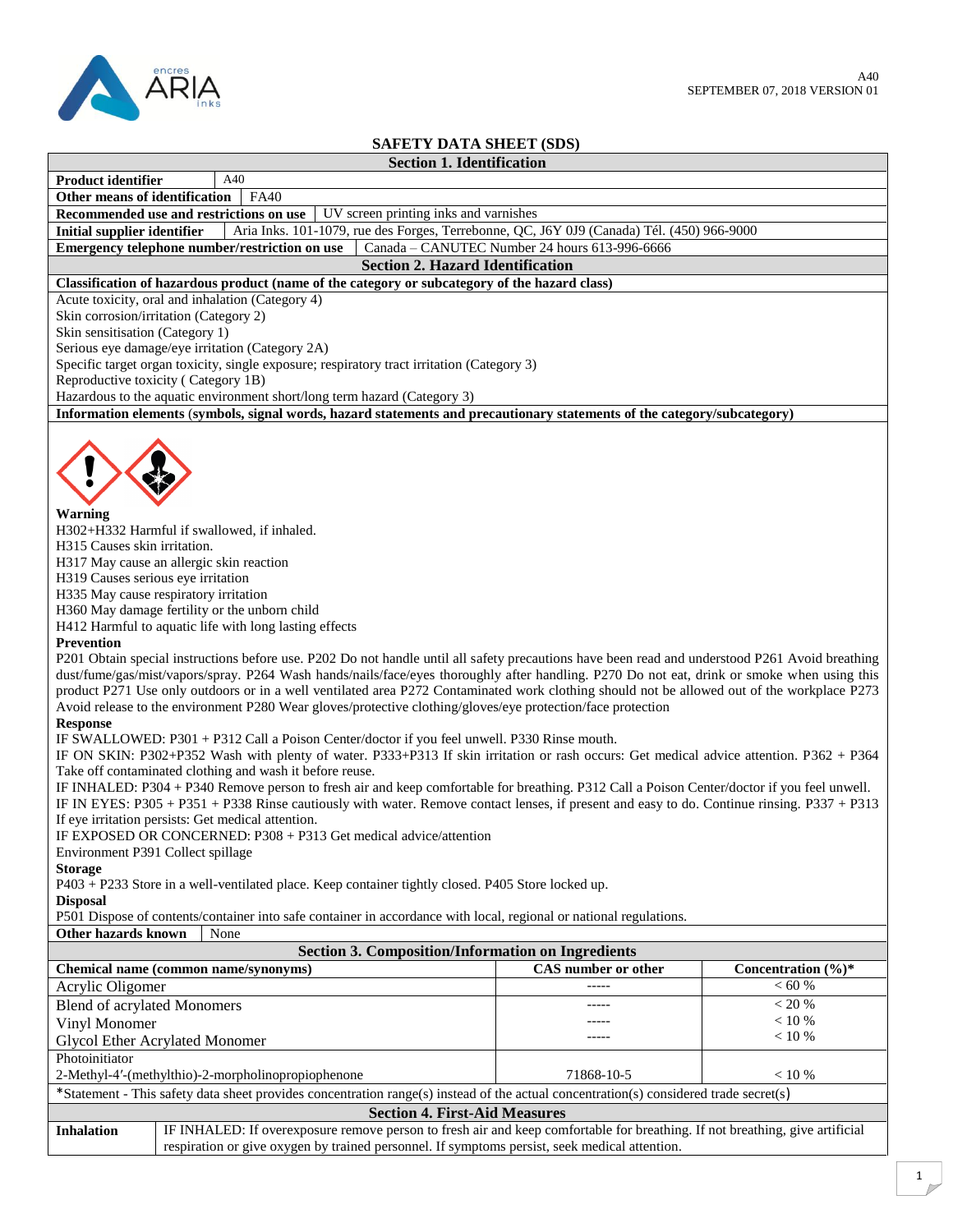

| <b>Ingestion</b>                                                                                                                                                                                                                                         | IF SWALLOWED: Immediately call a doctor. Rinse mouth thoroughly with water. Never give anything by mouth if the victim<br>is rapidly losing consciousness, or is unconscious or convulsing. |               |                                                                                            |  |                                               |  |                                                                                                                                                       |
|----------------------------------------------------------------------------------------------------------------------------------------------------------------------------------------------------------------------------------------------------------|---------------------------------------------------------------------------------------------------------------------------------------------------------------------------------------------|---------------|--------------------------------------------------------------------------------------------|--|-----------------------------------------------|--|-------------------------------------------------------------------------------------------------------------------------------------------------------|
| <b>Skin contact</b>                                                                                                                                                                                                                                      |                                                                                                                                                                                             |               |                                                                                            |  |                                               |  | IF ON SKIN: Remove contaminated clothing, wash immediately with soap and water (20 - 30 minutes). If skin irritation                                  |
|                                                                                                                                                                                                                                                          |                                                                                                                                                                                             |               |                                                                                            |  |                                               |  | occurs: Get medical attention. Wash contaminated clothing before reuse. Discard or decontaminate footwear before reuse.                               |
| Eye contact                                                                                                                                                                                                                                              |                                                                                                                                                                                             |               |                                                                                            |  |                                               |  | IF IN EYES, Rinse cautiously with water for several minutes (20 - 30 minutes). Remove contact lenses, if present and easy to                          |
|                                                                                                                                                                                                                                                          |                                                                                                                                                                                             |               | do. Continue rinsing. If eye irritation persists: Get medical attention.                   |  |                                               |  |                                                                                                                                                       |
|                                                                                                                                                                                                                                                          |                                                                                                                                                                                             |               |                                                                                            |  |                                               |  |                                                                                                                                                       |
|                                                                                                                                                                                                                                                          |                                                                                                                                                                                             |               | Most important symptoms and effects (acute or delayed)                                     |  |                                               |  | Harmful if swallowed, if inhaled. Causes skin irritation. May cause an allergic                                                                       |
|                                                                                                                                                                                                                                                          |                                                                                                                                                                                             |               |                                                                                            |  |                                               |  | skin reaction. Causes serious eye irritation. May cause respiratory irritation.                                                                       |
|                                                                                                                                                                                                                                                          |                                                                                                                                                                                             |               |                                                                                            |  | May damage fertility or the unborn child.     |  |                                                                                                                                                       |
|                                                                                                                                                                                                                                                          |                                                                                                                                                                                             |               | Indication of immediate medical attention/special treatment                                |  |                                               |  | In all cases, call a doctor. Do not forget this document.                                                                                             |
|                                                                                                                                                                                                                                                          |                                                                                                                                                                                             |               |                                                                                            |  | <b>Section 5. Fire-Fighting Measures</b>      |  |                                                                                                                                                       |
|                                                                                                                                                                                                                                                          |                                                                                                                                                                                             |               | Specific hazards of the hazardous product (hazardous combustion products)                  |  |                                               |  |                                                                                                                                                       |
|                                                                                                                                                                                                                                                          |                                                                                                                                                                                             |               | Carbon monoxide and dioxide, nitrogen oxides, acrid fumes and smoke.                       |  |                                               |  |                                                                                                                                                       |
| Suitable and unsuitable extinguishing media                                                                                                                                                                                                              |                                                                                                                                                                                             |               |                                                                                            |  |                                               |  |                                                                                                                                                       |
|                                                                                                                                                                                                                                                          |                                                                                                                                                                                             |               | In case of fire: Use Carbon dioxide, dry chemical, foam, water spray, water.               |  |                                               |  |                                                                                                                                                       |
|                                                                                                                                                                                                                                                          |                                                                                                                                                                                             |               | Special protective equipment and precautions for fire-fighters                             |  |                                               |  |                                                                                                                                                       |
|                                                                                                                                                                                                                                                          |                                                                                                                                                                                             |               |                                                                                            |  |                                               |  | During a fire, irritating/toxic fumes may be generated. Do not enter fire area without proper protection. Firefighters should wear proper protective  |
| equipment as required.                                                                                                                                                                                                                                   |                                                                                                                                                                                             |               |                                                                                            |  |                                               |  |                                                                                                                                                       |
|                                                                                                                                                                                                                                                          |                                                                                                                                                                                             |               |                                                                                            |  | <b>Section 6. Accidental Release Measures</b> |  |                                                                                                                                                       |
|                                                                                                                                                                                                                                                          |                                                                                                                                                                                             |               | Personal precautions, protective equipment and emergency procedures                        |  |                                               |  |                                                                                                                                                       |
|                                                                                                                                                                                                                                                          |                                                                                                                                                                                             |               |                                                                                            |  |                                               |  | Evacuate non-emergency personnel. Isolate the area and prevent access. Control source of the leak. Ensure clean-up is conducted by trained            |
|                                                                                                                                                                                                                                                          |                                                                                                                                                                                             |               |                                                                                            |  |                                               |  | personnel only. All persons dealing with clean-up should wear the appropriate protective equipment (See Section 8). Prevent the spill spread into     |
|                                                                                                                                                                                                                                                          |                                                                                                                                                                                             |               |                                                                                            |  |                                               |  | drains, sewers, water supplies, or soil. Eliminate all ignition sources (no smoking, flares, sparks or flames) in immediate area. All equipment used  |
|                                                                                                                                                                                                                                                          |                                                                                                                                                                                             |               |                                                                                            |  |                                               |  |                                                                                                                                                       |
|                                                                                                                                                                                                                                                          |                                                                                                                                                                                             |               | when handling the product must be grounded. Do not touch or walk through spilled material. |  |                                               |  |                                                                                                                                                       |
|                                                                                                                                                                                                                                                          |                                                                                                                                                                                             |               | Methods and materials for containment and cleaning up                                      |  |                                               |  | Avoid prolonged exposure. Stop leak if you can do it without risk. Spill should be contained with inert material and disposed into suitable retaining |
|                                                                                                                                                                                                                                                          |                                                                                                                                                                                             |               |                                                                                            |  |                                               |  | area. Do not touch or walk through spilled material. Small volumes of liquid may be contained or absorbed into an appropriate absorbent. Keep away    |
|                                                                                                                                                                                                                                                          |                                                                                                                                                                                             |               |                                                                                            |  |                                               |  |                                                                                                                                                       |
|                                                                                                                                                                                                                                                          |                                                                                                                                                                                             |               |                                                                                            |  |                                               |  | from all watercourses. Do not flush down storm or sanitary sewer. Take precautionary measures against static discharges. Dispose of in accordance     |
| with local, provincial and federal regulations.                                                                                                                                                                                                          |                                                                                                                                                                                             |               |                                                                                            |  |                                               |  |                                                                                                                                                       |
| <b>Section 7. Handling and Storage</b>                                                                                                                                                                                                                   |                                                                                                                                                                                             |               |                                                                                            |  |                                               |  |                                                                                                                                                       |
| <b>Precautions for safe handling</b>                                                                                                                                                                                                                     |                                                                                                                                                                                             |               |                                                                                            |  |                                               |  |                                                                                                                                                       |
|                                                                                                                                                                                                                                                          |                                                                                                                                                                                             |               |                                                                                            |  |                                               |  | Obtain special instructions before use. Do not handle until all safety precautions have been read and understood. Avoid breathing                     |
|                                                                                                                                                                                                                                                          | dust/fume/gas/mist/vapors/spray. Wash hands/nails/face/eyes thoroughly after handling. Do not eat, drink or smoke when using this product. Use                                              |               |                                                                                            |  |                                               |  |                                                                                                                                                       |
| only outdoors or in a well ventilated area. Contaminated work clothing should not be allowed out of the workplace. Avoid release to the                                                                                                                  |                                                                                                                                                                                             |               |                                                                                            |  |                                               |  |                                                                                                                                                       |
| environment. Wear gloves/protective clothing/gloves/eye protection/face protection.                                                                                                                                                                      |                                                                                                                                                                                             |               |                                                                                            |  |                                               |  |                                                                                                                                                       |
|                                                                                                                                                                                                                                                          |                                                                                                                                                                                             |               | Conditions for safe storage, including any incompatibilities                               |  |                                               |  |                                                                                                                                                       |
|                                                                                                                                                                                                                                                          |                                                                                                                                                                                             |               |                                                                                            |  |                                               |  | Store in a cool, well-ventilated area. Keep container closed when not in use. Do not handle or store near open flames, heat or other sources of       |
|                                                                                                                                                                                                                                                          |                                                                                                                                                                                             |               |                                                                                            |  |                                               |  | ignition. Store away from incompatible materials (Section 10). Inspect all incoming containers to make sure they are properly labeled and not         |
|                                                                                                                                                                                                                                                          |                                                                                                                                                                                             |               |                                                                                            |  |                                               |  | damaged. Storage area should be clearly identified, clear of obstruction and accessible only to trained personnel. Inspect periodically for damage    |
| or leaks. Storage temperature: 15 - 27 °C.                                                                                                                                                                                                               |                                                                                                                                                                                             |               |                                                                                            |  |                                               |  |                                                                                                                                                       |
| <b>Section 8. Exposure Controls/Personal Protection</b>                                                                                                                                                                                                  |                                                                                                                                                                                             |               |                                                                                            |  |                                               |  |                                                                                                                                                       |
| Control parameters (biological limit values or exposure limit values and source of those values)                                                                                                                                                         |                                                                                                                                                                                             |               |                                                                                            |  |                                               |  |                                                                                                                                                       |
| Exposure limits: ACGIH - TLV-TWA Not available                                                                                                                                                                                                           |                                                                                                                                                                                             |               |                                                                                            |  |                                               |  |                                                                                                                                                       |
| Appropriate engineering controls                                                                                                                                                                                                                         |                                                                                                                                                                                             |               |                                                                                            |  |                                               |  |                                                                                                                                                       |
| Use product in well-ventilated areas. Do not spray the product. Local exhaust ventilation system is recommended to maintain concentrations of                                                                                                            |                                                                                                                                                                                             |               |                                                                                            |  |                                               |  |                                                                                                                                                       |
| contaminants below exposure limits. Supply emergency safety/quick-drench shower, eyewash station and washing facilities available in work area                                                                                                           |                                                                                                                                                                                             |               |                                                                                            |  |                                               |  |                                                                                                                                                       |
| and near handling area. Where such systems are not effective, wear suitable personal protection equipment which performs satisfactorily and                                                                                                              |                                                                                                                                                                                             |               |                                                                                            |  |                                               |  |                                                                                                                                                       |
| meets recognized standards.                                                                                                                                                                                                                              |                                                                                                                                                                                             |               |                                                                                            |  |                                               |  |                                                                                                                                                       |
| Individual protection measures/personal protective equipment                                                                                                                                                                                             |                                                                                                                                                                                             |               |                                                                                            |  |                                               |  |                                                                                                                                                       |
| Gloves: Neopren gloves or equivalent; Clothing: use suitable protective clothing to prevent any possibility of skin contact; Respiratory: Not                                                                                                            |                                                                                                                                                                                             |               |                                                                                            |  |                                               |  |                                                                                                                                                       |
| required if working area is well ventilated. Use a NIOSH approved respirators if the exposure limits are unknown; Equipment: Safety glasses,                                                                                                             |                                                                                                                                                                                             |               |                                                                                            |  |                                               |  |                                                                                                                                                       |
| chemical resistant. Special instructions for protection and hygiene: Wash hands/nails/face thoroughly after handling. Do not eat, drink or smoke                                                                                                         |                                                                                                                                                                                             |               |                                                                                            |  |                                               |  |                                                                                                                                                       |
| when using this product. Practice good personal hygiene after using this material. Remove and wash contaminated work clothing before re-use.<br>Educate and train employees in the safe use and handling of this product. Follow all label instructions. |                                                                                                                                                                                             |               |                                                                                            |  |                                               |  |                                                                                                                                                       |
|                                                                                                                                                                                                                                                          |                                                                                                                                                                                             |               |                                                                                            |  |                                               |  |                                                                                                                                                       |
|                                                                                                                                                                                                                                                          | <b>Section 9. Physical and Chemical Properties</b>                                                                                                                                          |               |                                                                                            |  |                                               |  |                                                                                                                                                       |
| Liquid or paste (thixotropic)<br>Appearance, physical state/colour                                                                                                                                                                                       |                                                                                                                                                                                             |               | Vapour pressure                                                                            |  | No available                                  |  |                                                                                                                                                       |
| Slightly acrylic odour<br>Odour                                                                                                                                                                                                                          |                                                                                                                                                                                             |               | Vapour density                                                                             |  | Not available                                 |  |                                                                                                                                                       |
| <b>Odour threshold</b><br>Not available<br>Not available<br><b>Relative density</b>                                                                                                                                                                      |                                                                                                                                                                                             |               |                                                                                            |  |                                               |  |                                                                                                                                                       |
| Not available<br>pH                                                                                                                                                                                                                                      |                                                                                                                                                                                             |               |                                                                                            |  | <b>Solubility</b><br>Insoluble                |  |                                                                                                                                                       |
| <b>Melting/freezing point</b>                                                                                                                                                                                                                            |                                                                                                                                                                                             | Not available |                                                                                            |  |                                               |  | Partition coefficient - n-octanol/water<br>Not available                                                                                              |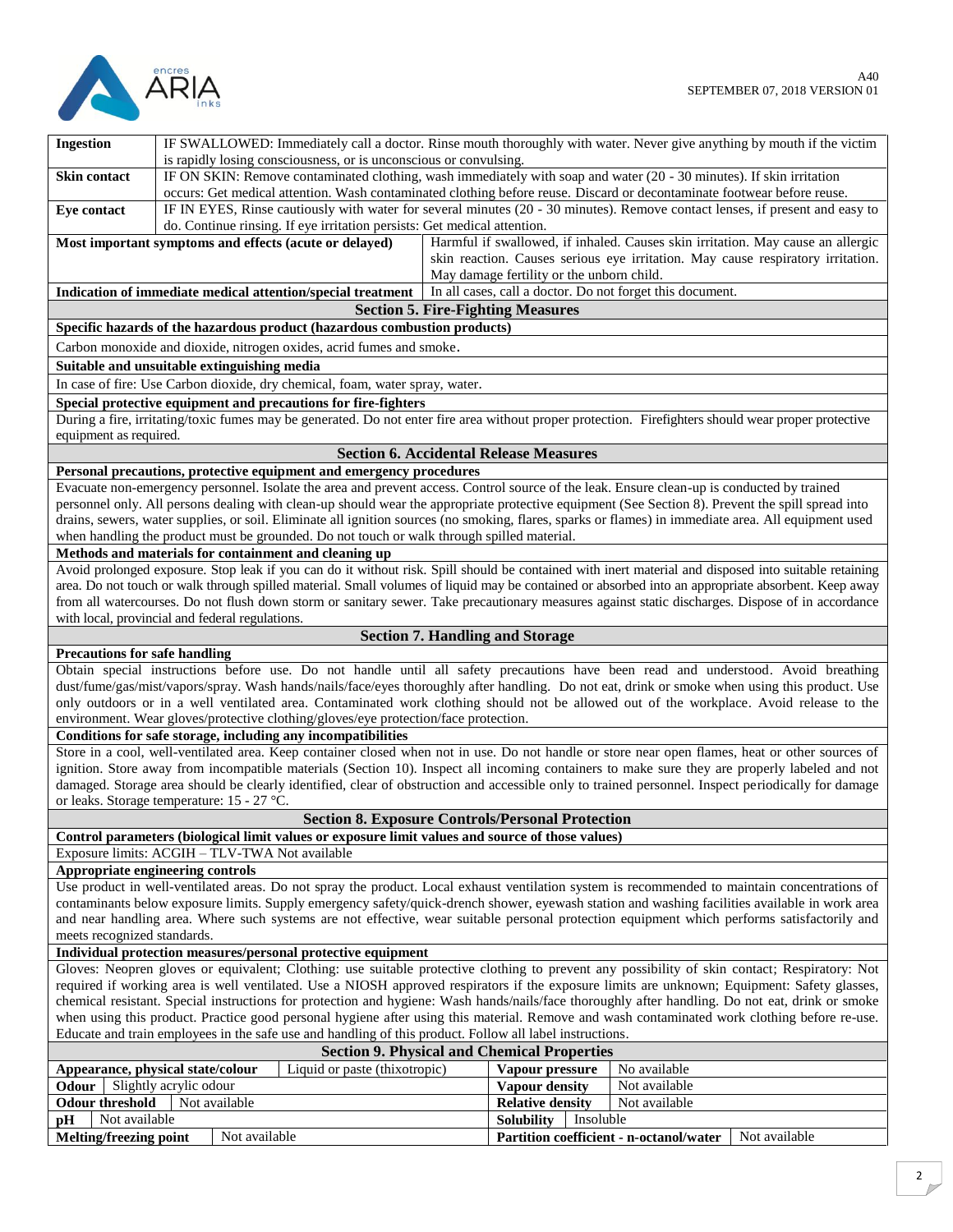

| Not available<br>Initial boiling point/range                                                                                                                             | Not available<br><b>Auto-ignition temperature</b> |  |  |  |  |  |
|--------------------------------------------------------------------------------------------------------------------------------------------------------------------------|---------------------------------------------------|--|--|--|--|--|
| Flash point $\sqrt{>100\degree C(212\degree F)}$                                                                                                                         | <b>Decomposition temperature</b><br>Not available |  |  |  |  |  |
| <b>Evaporation rate</b><br>Not available                                                                                                                                 | Viscosity Not available                           |  |  |  |  |  |
| Flammability (solids and gases)<br>Not available                                                                                                                         | <b>VOC</b><br>Not available                       |  |  |  |  |  |
| Upper and lower flammability/explosive limits<br>Not available                                                                                                           | None known<br>Other                               |  |  |  |  |  |
| <b>Section 10. Stability and Reactivity</b>                                                                                                                              |                                                   |  |  |  |  |  |
| <b>Reactivity</b>                                                                                                                                                        |                                                   |  |  |  |  |  |
| Stable under normal conditions.                                                                                                                                          |                                                   |  |  |  |  |  |
| <b>Chemical stability</b>                                                                                                                                                |                                                   |  |  |  |  |  |
| Yes, Stable under the recommended storage and handling conditions prescribed.                                                                                            |                                                   |  |  |  |  |  |
| <b>Possibility of hazardous reactions</b>                                                                                                                                |                                                   |  |  |  |  |  |
| Non under normal conditions of storage and use.                                                                                                                          |                                                   |  |  |  |  |  |
| Conditions to avoid (static discharge, shock or vibration)                                                                                                               |                                                   |  |  |  |  |  |
| Heat and sun light; the product must be stored in a dry and dark area; the temperature must not exceed 27 deg. C.                                                        |                                                   |  |  |  |  |  |
| <b>Incompatible materials</b>                                                                                                                                            |                                                   |  |  |  |  |  |
| Avoid contact with Strong oxidizing agents, peroxides or other polymerisation initiators, strong acid or bases, metallic powders or pigments                             |                                                   |  |  |  |  |  |
| <b>Hazardous decomposition products</b>                                                                                                                                  |                                                   |  |  |  |  |  |
| Carbon mono and dioxide, nitrogen oxides, other toxic fumes.                                                                                                             |                                                   |  |  |  |  |  |
|                                                                                                                                                                          |                                                   |  |  |  |  |  |
| <b>Section 11. Toxicological Information</b>                                                                                                                             |                                                   |  |  |  |  |  |
| Information on the likely routes of exposure (inhalation, ingestion, skin and eye contact)                                                                               |                                                   |  |  |  |  |  |
| Harmful if swallowed, if inhaled. Causes skin irritation. May cause an allergic skin reaction. Causes serious eye irritation. May cause respiratory                      |                                                   |  |  |  |  |  |
| irritation. May damage fertility or the unborn child.                                                                                                                    |                                                   |  |  |  |  |  |
| Symptoms related to the physical, chemical and toxicological characteristics                                                                                             |                                                   |  |  |  |  |  |
| No specific information available.                                                                                                                                       |                                                   |  |  |  |  |  |
| Delayed and immediate effects (chronic effects from short-term and long-term exposure)                                                                                   |                                                   |  |  |  |  |  |
| Skin Sensitization - May cause allergic skin reaction. Respiratory Sensitization - May cause severe respiratory system irritation;                                       |                                                   |  |  |  |  |  |
| Germ Cell Mutagenicity – Not available; Carcinogenicity – Not available; Reproductive Toxicity – Not available;                                                          |                                                   |  |  |  |  |  |
| Specific Target Organ Toxicity — Single Exposure - Not available; Specific Target Organ Toxicity — Repeated Exposure - Not available;                                    |                                                   |  |  |  |  |  |
| Aspiration Hazard - May cause irritation to respiratory track, difficulty breathing; Health Hazards Not Otherwise Classified - No data available.                        |                                                   |  |  |  |  |  |
| Numerical measures of toxicity (ATE; $LD_{50}$ & $LC_{50}$ )                                                                                                             |                                                   |  |  |  |  |  |
| CAS 71868-10-5 LD <sub>50</sub> Oral – Rat –male and female- 1984 mg/kg; LD <sub>50</sub> Dermal – Rat –male and female >2000 mg/kg; LC <sub>50</sub> Inhalation No data |                                                   |  |  |  |  |  |
| available; Acrylic Oligomer LD <sub>50</sub> Oral – Rat > 5000 mg/kg; LD <sub>50</sub> Dermal – Rabbit > 2000 mg/kg; LC <sub>50</sub> Inhalation – Rat 4hr No data       |                                                   |  |  |  |  |  |
| ; ATE not available in this document.                                                                                                                                    |                                                   |  |  |  |  |  |
| <b>Section 12. Ecological Information</b>                                                                                                                                |                                                   |  |  |  |  |  |
| Ecotoxicity (aquatic and terrestrial information)                                                                                                                        |                                                   |  |  |  |  |  |
| Fish toxicity CAS: 71868-10-5:semi-static test LC50: 9 mg/L (Danino rerio(Zebra fish), 96h)                                                                              |                                                   |  |  |  |  |  |
| Invertebrate toxicity CAS: 71868-10-5:semi-static test: EC50: 15.3 mg/L (Daphnia magna (water flea) 24h).                                                                |                                                   |  |  |  |  |  |
| Aquatic plant and Algae toxicity CAS: 71868-10-5: Growth inhibition EC50: 1.6 mg/L (Desmodesmus subspicatus (Scenedesmus subspicatus)                                    |                                                   |  |  |  |  |  |
| 72h).                                                                                                                                                                    |                                                   |  |  |  |  |  |
| <b>Toxicity to bacteria</b> CAS: 71868-10-5: Respiration inhibition EC50: >100 mg/L (Sludge Treatment 30 min)                                                            |                                                   |  |  |  |  |  |
| CAS: 71868-10-5: Result: 1% - Not readily biodegradable.<br><b>Persistence and degradability</b>                                                                         |                                                   |  |  |  |  |  |
| <b>Bioaccumulative potential</b><br>No data available                                                                                                                    |                                                   |  |  |  |  |  |
| No data available<br><b>Mobility</b> in soil                                                                                                                             |                                                   |  |  |  |  |  |
| Harmful to aquatic life with long lasting effects.<br>Other adverse effects                                                                                              |                                                   |  |  |  |  |  |
| <b>Section 13. Disposal Considerations</b>                                                                                                                               |                                                   |  |  |  |  |  |
| Information on safe handling for disposal/methods of disposal/contaminated packaging                                                                                     |                                                   |  |  |  |  |  |
| Dispose of contents/container into safe container in accordance with local, regional or national regulations.                                                            |                                                   |  |  |  |  |  |
| <b>Section 14. Transport Information</b>                                                                                                                                 |                                                   |  |  |  |  |  |
| UN number; Proper shipping name; Class(es); Packing group (PG) of the TDG Regulations                                                                                    |                                                   |  |  |  |  |  |
| Non regulated                                                                                                                                                            |                                                   |  |  |  |  |  |
| UN number; Proper shipping name; Class(es); Packing group (PG) of the IMDG (maritime)                                                                                    |                                                   |  |  |  |  |  |
| Non regulated                                                                                                                                                            |                                                   |  |  |  |  |  |
| UN number; Proper shipping name; Class(es); Packing group (PG) of the IATA (air)                                                                                         |                                                   |  |  |  |  |  |
|                                                                                                                                                                          |                                                   |  |  |  |  |  |
| Non regulated                                                                                                                                                            |                                                   |  |  |  |  |  |
| Special precautions (transport/conveyance)<br>None                                                                                                                       |                                                   |  |  |  |  |  |
| Environmental hazards (IMDG or other)<br>None<br>None                                                                                                                    |                                                   |  |  |  |  |  |
| Bulk transport (usually more than 450 L in capacity)                                                                                                                     |                                                   |  |  |  |  |  |
| <b>Section 15. Regulatory Information</b>                                                                                                                                |                                                   |  |  |  |  |  |
| This product has been classified in accordance with the hazard criteria of the Hazardous Products<br>Safety/health Canadian regulations specifics                        |                                                   |  |  |  |  |  |
| Regulations (HPR).                                                                                                                                                       |                                                   |  |  |  |  |  |